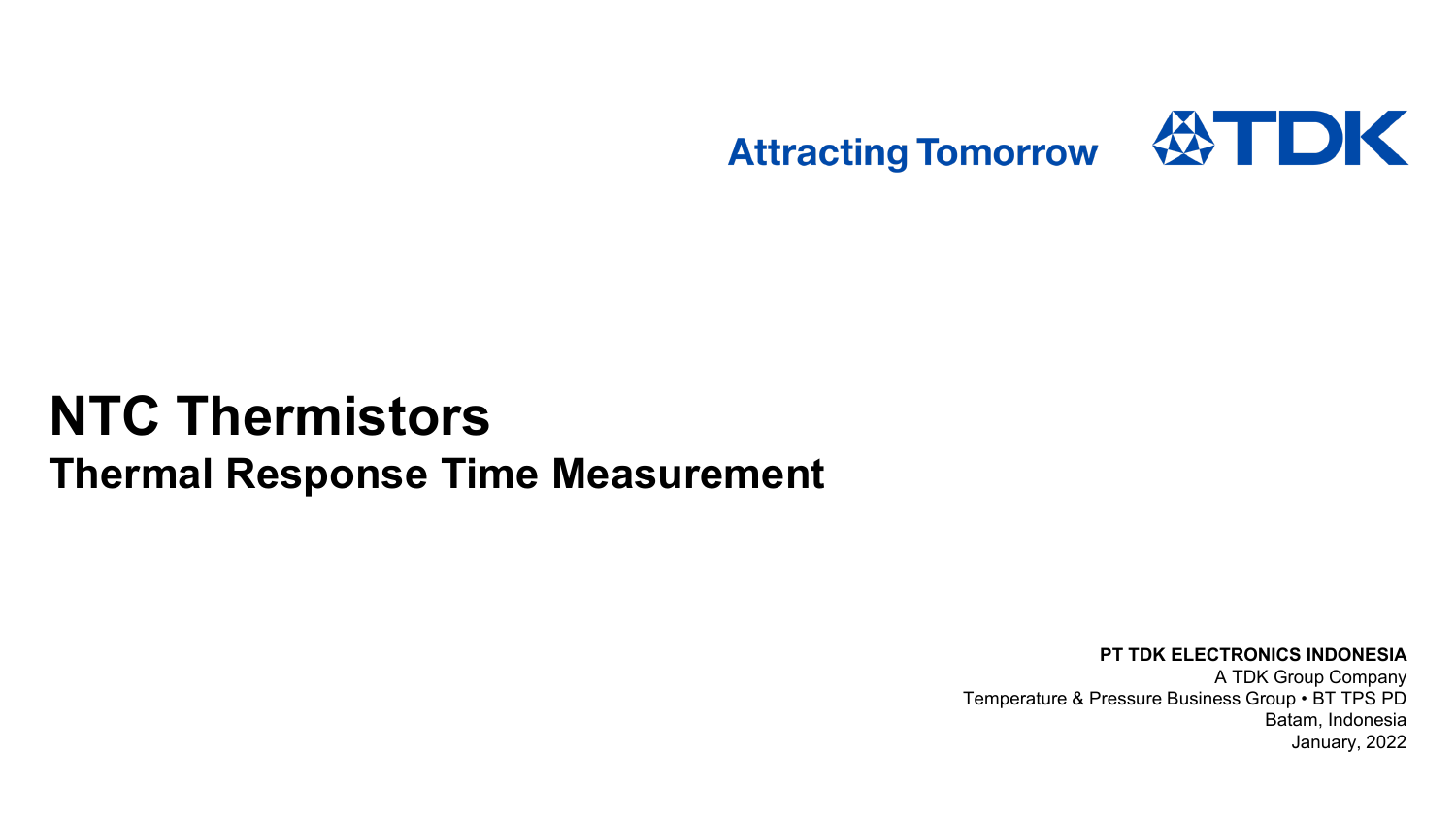#### **Thermal response time measurement**

Thermal response time can be a crucial parameter when selecting a temperature sensor to match an application. Receiving raw data in the right time enable engineers to optimize energy efficiency and improve operating safety and convenience in various applications.

The thermal response time of a temperature sensor is mainly influenced by:

- design (e.g. sensor element, material used to assemble the sensor element in the sensor case, connection technology, housing),
- its mounting configuration (e.g. immersed, surface mounted),
- the environment it will be exposed to (e.g. air flow, inactive air, fluid).



TDK possesses extensive and sophisticated inhouse facilities to test the performance and reliability of temperature sensors. Test stations exist to carry out thermal response time measurement in water/water or air/air.

The item is mounted in a defined position and tests are run under reproducible and user-defined conditions. In this way it is possible to compare the test results of different temperature sensors.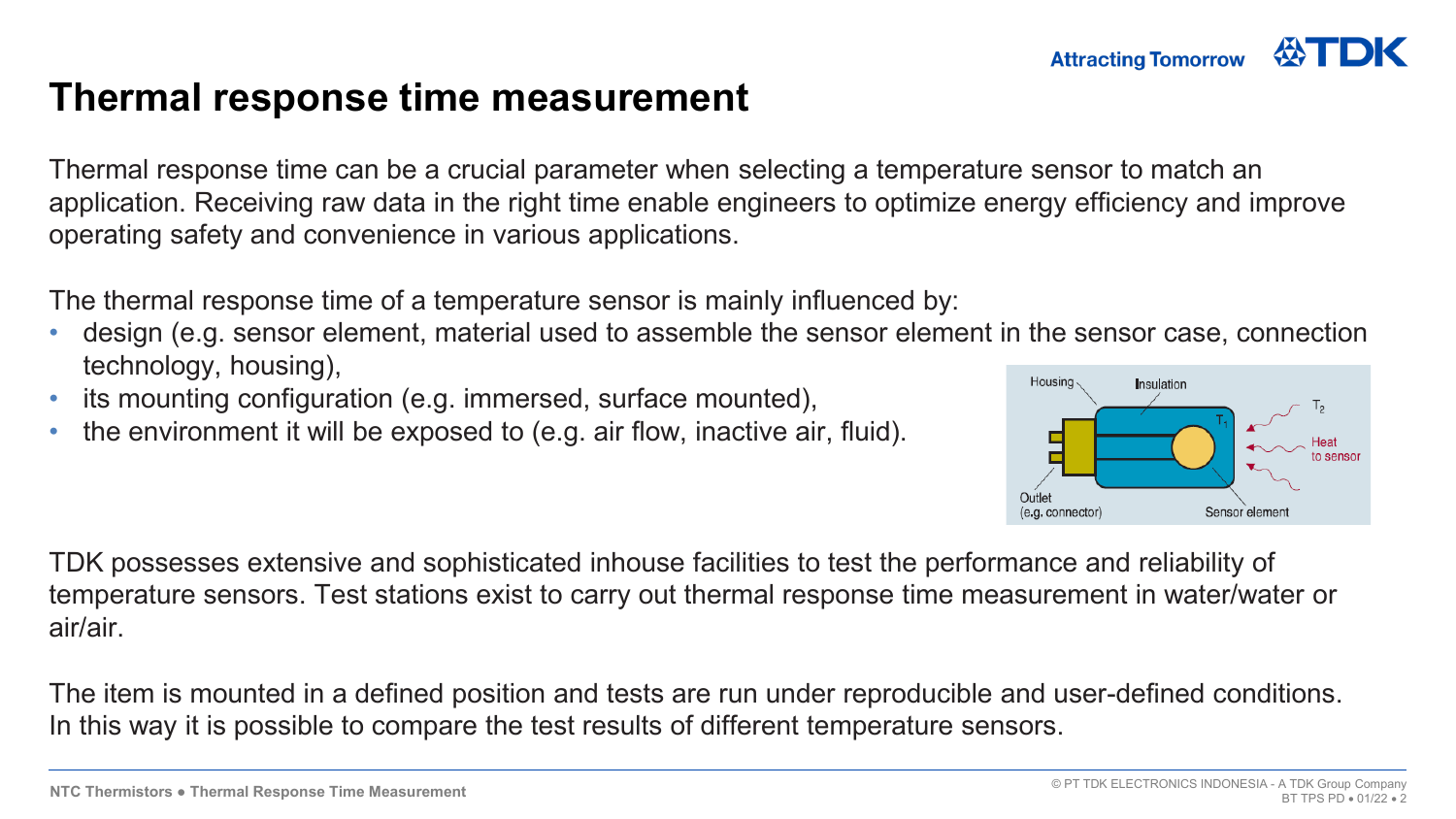#### **Attracting Tomorrow**

#### **Definition of thermal response time**

When a temperature sensor with a temperature  $T_1$  is immersed in a medium (air, fluid) with a temperature  $T_2$ , the change in temperature of the sensor as a function of time follows to a first approximation the following equation:  $T(t) = T_2 + (T_1 - T_2)$ . e  $-tT_1$ 



 $\tau$  is the thermal response time (thermal time constant). After the time  $\tau$  (also denoted t<sub>0.63</sub>) the temperature change of the sensor is 63.2% of the temperature difference  $T_1$  -  $T_2$ , which follows from:

$$
T(T) = T_1 + (T_2 - T_1)
$$
. (1 - 1/e)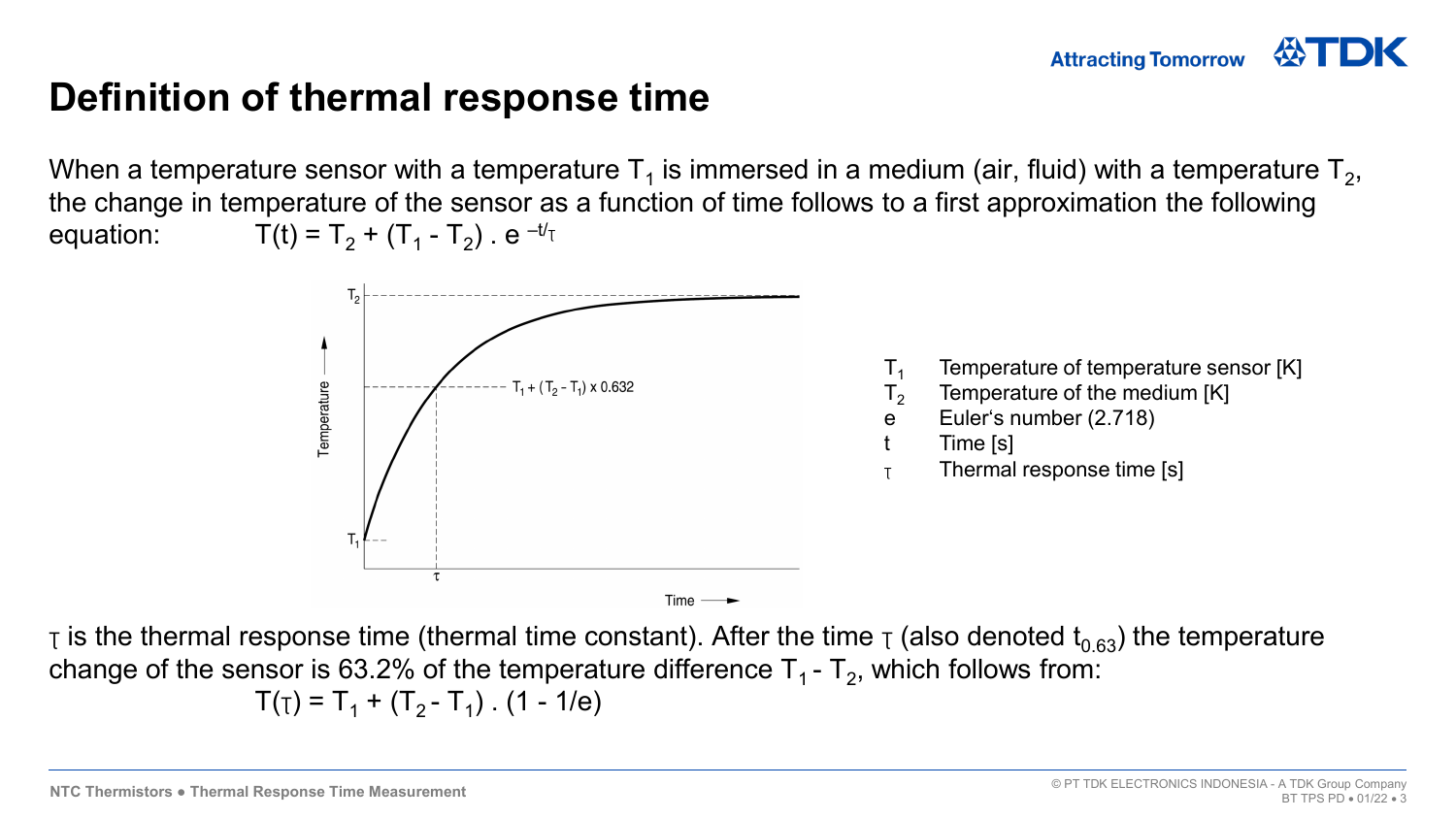

#### **Thermal response time methods**

The thermal response time measurements are done at TDK:

- in fluid,
- in air,
- on metal plate.

Test setup and procedure of each response time measurement methods are described in the following.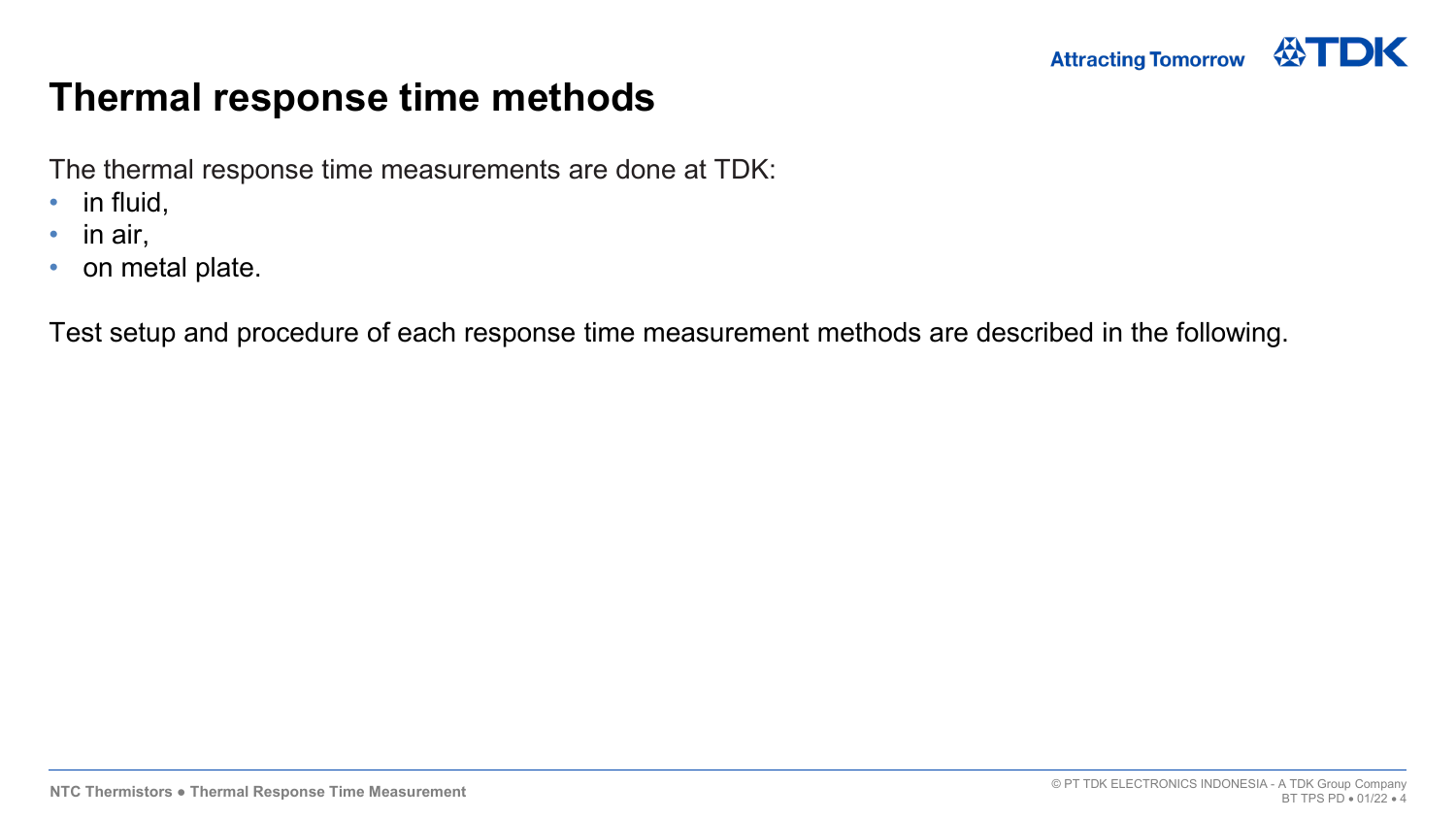## **Thermal response time in fluid**

- The thermal response time in fluid is determinded by a modified two bath method according to EN 60539.
- Test setup
	- Medium: deionized water
	- Bath 1, temperature  $T_1$ : 25 °C<br>Bath 2, temperature  $T_2$ : 25 °C
	- Bath 2, temperature  $T_2$ :



- Test procedure:
	- First, the resistance values of all measured NTC samples are determined at three different temperatures in a temperature-controlled bath.
- The resistance values and related temperatures values are entered into the measurement software to set the RT characteristics of the measured samples.
- Up to 5 NTC samples are mounted on a dedicated test fixture.
- The samples are placed in vessel 1 and stabilized at temperature  $T_1$ .
- Then, the samples are quickly moved from vessel 1 to vessel 2 (with temperature  $T_2$ ).
- A digital multimeter records continuously the resistance during the thermal transfer of the NTC samples and the elapsed time.
- The software analyzes the data and calculates the thermal response time.
- By default, the response time will be calculated at 50%, 63% or 90% of the whole temperature change.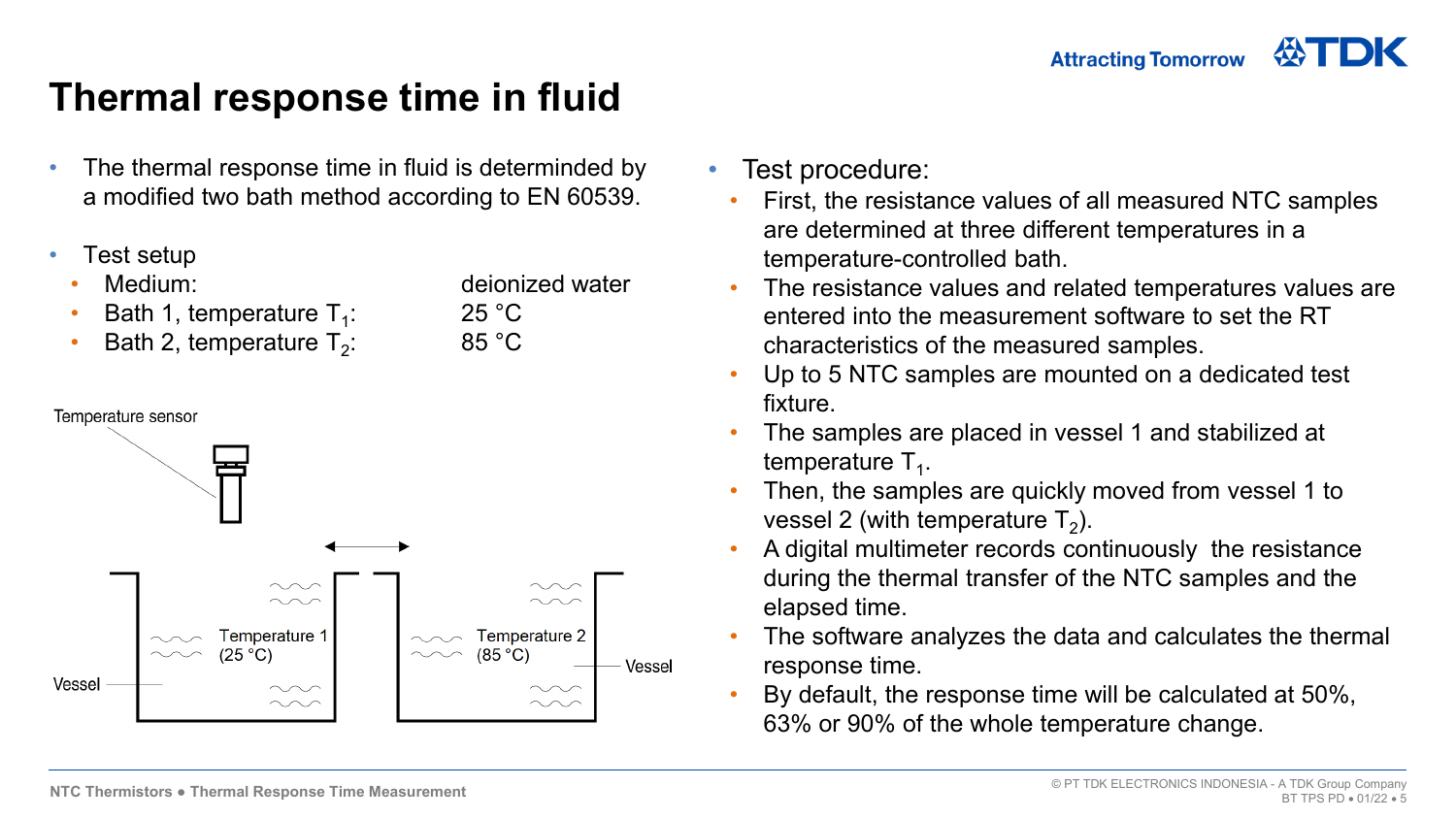## **Thermal response time in air**

- The thermal response time in air is determined by a double air channel method whose temperatures can be set separately.
- Test setup
	- **Medium:** air
	- Chamber1, temperature  $T_1$ : 40 °C<br>• Chamber2 temperature  $T_2$ : 80 °C
	- Chamber2, temperature  $T_2$ :
	- Air speed at each temperature: 5 m/s



- Test procedure:
	- First, the resistance values of all measured NTC samples are determined at three different temperatures in a temperature-controlled bath.
	- The resistance values and related temperatures values are entered into the measurement software to set the RT characteristics of the measured samples.
	- Up to 5 NTC samples are mounted on a dedicated test fixture.
	- The samples are placed in chamber 1 and stabilized at temperature  $T_1$ .
	- Then, the samples are quickly moved from chamber 1 to chamber 2 (with temperature  $T_2$ ).
	- A digital multimeter records continuously the resistance during the thermal transfer of the NTC samples and the elapsed time.
	- The software analyzes the data and calculates the thermal response time.
	- By default, the response time will be calculated at 50%, 63% or 90% of the whole temperature change.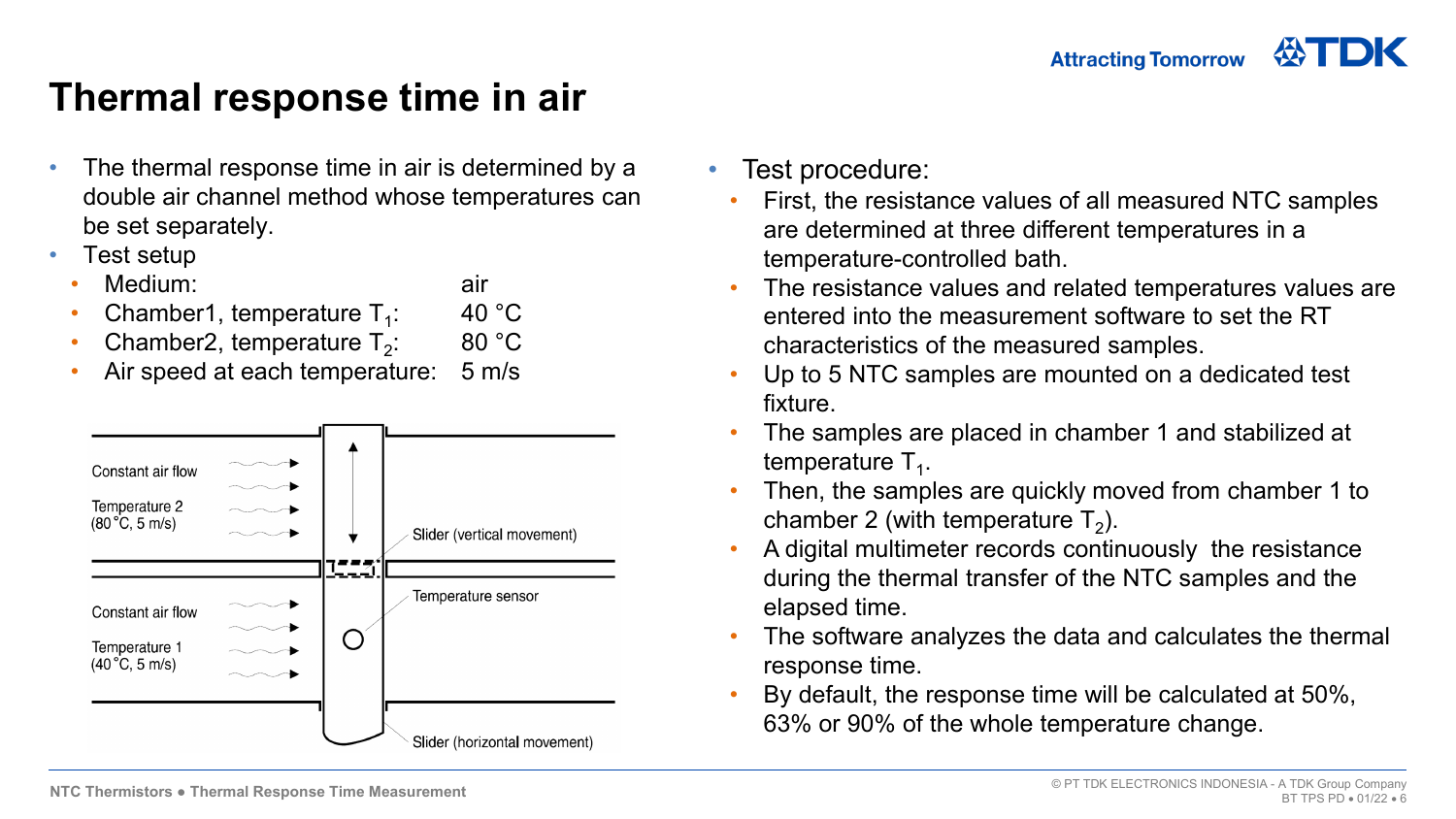### **Thermal response time on metal plate**

- The thermal response time on metal plate is determined by a metal plate with a heater that is powered to get expected surface temperature.T
- Test setup
	- - **Medium:** metal plate
	- Metal plate temperature  $T_1$ : 25 °C<br>Metal plate temperature  $T_2$ : 140 °C
	- Metal plate temperature  $T_2$ :



- Test procedure:
	- First, the resistance values of the measured NTC sample is determined at three different temperatures in a temperature-controlled bath.
- The resistance values and related temperatures values are entered into the measurement software to set the RT characteristics of the measured samples.
- The NTC sample is fixed on the metal plate.
- At the beginning, the metal plate temperature is set to temperature  $T_1$  and the sample is stabilized at that temperature.
- Then, the heater is powered until the metal plate reaches temperature  $T<sub>2</sub>$ .
- A digital multimeter records continuously the resistance during the thermal transfer of the NTC sample and the elapsed time.
- The software analyzes the data and calculates the thermal response time.
- By default, the response time will be calculated at 50%, 63% or 90% of the whole temperature change.